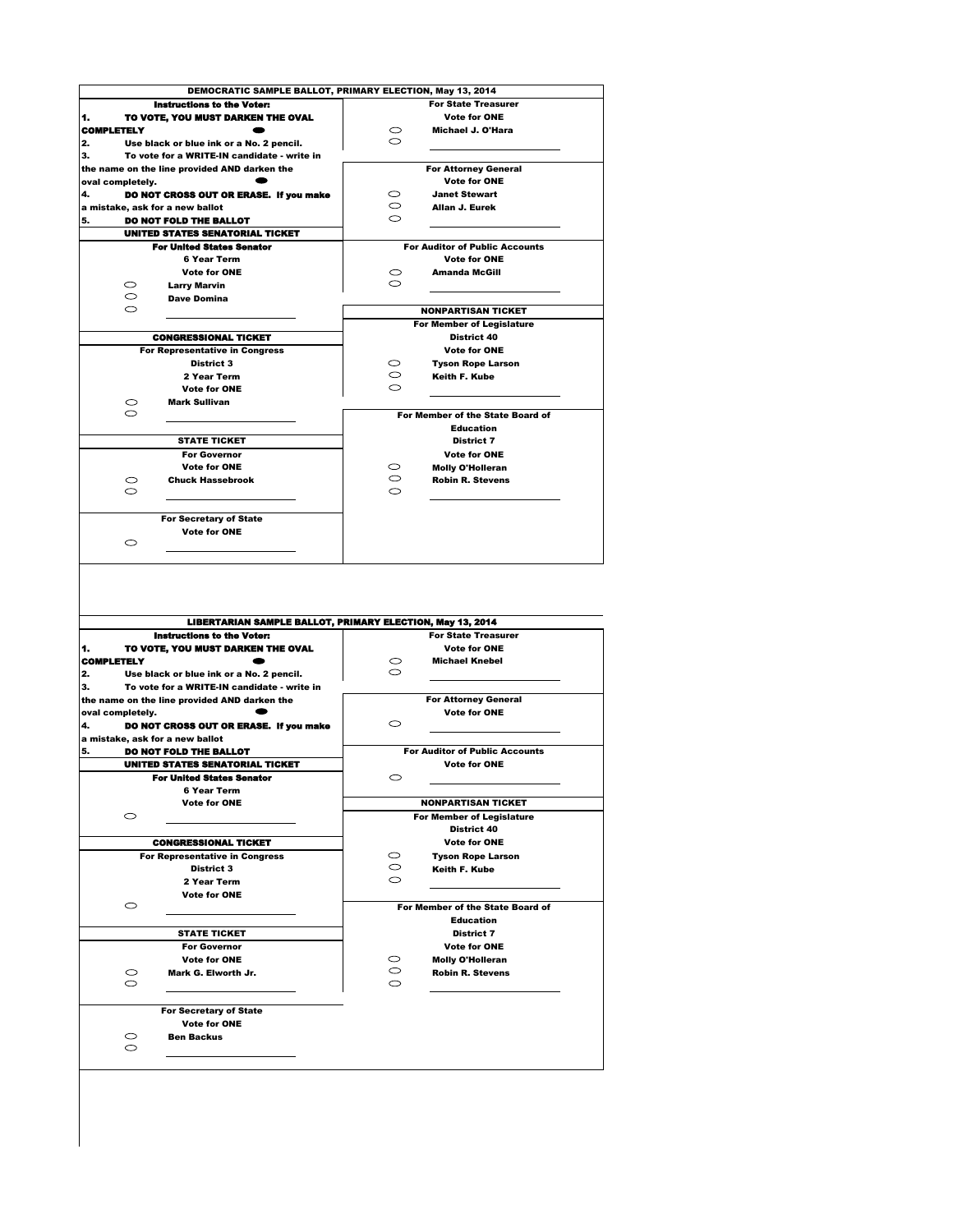| <b>REPUBLICAN SAMPLE BALLOT, PRIMARY ELECTION, May 13, 2014</b>      |                                    |                                       |  |
|----------------------------------------------------------------------|------------------------------------|---------------------------------------|--|
| <b>Instructions to the Voter:</b>                                    | <b>For Attorney General</b>        |                                       |  |
| TO VOTE, YOU MUST DARKEN THE OVAL                                    |                                    | <b>Vote for ONE</b>                   |  |
| <b>COMPLETELY</b>                                                    | $\circ$<br><b>Doug Peterson</b>    |                                       |  |
| Use black or blue ink or a No. 2 pencil.                             | $\circ$<br><b>Pete Pirsch</b>      |                                       |  |
| To vote for a WRITE-IN candidate - write in                          | $\circ$<br><b>Brian Buescher</b>   |                                       |  |
| the name on the line provided AND darken the                         | $\circ$<br><b>Mike Hilgers</b>     |                                       |  |
| oval completely.                                                     | $\circ$                            |                                       |  |
| DO NOT CROSS OUT OR ERASE. If you make                               |                                    |                                       |  |
| a mistake, ask for a new ballot                                      |                                    | <b>For Auditor of Public Accounts</b> |  |
| DO NOT FOLD THE BALLOT                                               |                                    | <b>Vote for ONE</b>                   |  |
| <b>UNITED STATES SENATORIAL TICKET</b>                               | $\circ$<br><b>Charlie Janssen</b>  |                                       |  |
| <b>For United States Senator</b>                                     | $\circ$<br><b>Larry Anderson</b>   |                                       |  |
| <b>6 Year Term</b>                                                   | $\circ$                            |                                       |  |
| <b>Vote for ONE</b>                                                  |                                    |                                       |  |
| $\circ$<br><b>Clifton R. Johnson</b>                                 |                                    | <b>COUNTY TICKET</b>                  |  |
| $\circ$<br><b>Shane Osborn</b>                                       |                                    | <b>For County Treasurer</b>           |  |
| $\circ$<br><b>Sid Dinsdale</b>                                       |                                    | <b>Vote for ONE</b>                   |  |
| $\circ$<br><b>Ben Sasse</b>                                          | $\circ$<br><b>Janice J. Devall</b> |                                       |  |
| $\circ$<br><b>Bart McLeay</b>                                        | $\circ$<br><b>Mona M. Davis</b>    |                                       |  |
| $\circ$                                                              | $\circ$                            |                                       |  |
|                                                                      |                                    |                                       |  |
| <b>CONGRESSIONAL TICKET</b>                                          |                                    | <b>For County Commissioner</b>        |  |
| <b>For Representative in Congress</b>                                |                                    | <b>At Large</b>                       |  |
| <b>District 3</b>                                                    |                                    | Vote for up to TWO                    |  |
| 2 Year Term                                                          | O<br><b>Stan Larson</b>            |                                       |  |
| <b>Vote for ONE</b>                                                  | $\circ$<br>Jim L. Stout            |                                       |  |
| $\circ$<br><b>Tom Brewer</b>                                         | $\circ$<br><b>Dustin Craven</b>    |                                       |  |
| $\circ$<br><b>Adrian Smith</b>                                       | $\circ$                            |                                       |  |
| $\circ$                                                              | $\circ$                            |                                       |  |
|                                                                      |                                    |                                       |  |
| <b>STATE TICKET</b>                                                  |                                    | <b>NONPARTISAN TICKET</b>             |  |
| <b>For Governor</b>                                                  |                                    | For Member of Legislature             |  |
| <b>Vote for ONE</b>                                                  |                                    | District 40                           |  |
| $\circ$<br><b>Tom Carlson</b>                                        |                                    | <b>Vote for ONE</b>                   |  |
| $\circ$<br><b>Beau McCoy</b>                                         | $\circ$                            | <b>Tyson Rope Larson</b>              |  |
| $\circ$<br><b>Jon Bruning</b>                                        | $\circ$<br>Keith F. Kube           |                                       |  |
| $\circ$<br><b>Mike Foley</b>                                         | $\circ$                            |                                       |  |
| $\circ$<br><b>Pete Ricketts</b>                                      |                                    |                                       |  |
| $\circ$<br><b>Bryan Slone</b>                                        |                                    | For Member of the State Board of      |  |
| $\circ$                                                              |                                    | <b>Education</b>                      |  |
|                                                                      |                                    | <b>District 7</b>                     |  |
| <b>For Secretary of State</b>                                        |                                    | <b>Vote for ONE</b>                   |  |
| <b>Vote for ONE</b>                                                  | $\circ$                            | <b>Molly O'Holleran</b>               |  |
| $\circ$<br>John A. Gale<br>$\circ$                                   | $\circ$                            | <b>Robin R. Stevens</b>               |  |
|                                                                      | $\circ$                            |                                       |  |
|                                                                      |                                    |                                       |  |
| <b>For State Treasurer</b>                                           |                                    |                                       |  |
| <b>Vote for ONE</b>                                                  |                                    |                                       |  |
| $\circ$<br><b>Don Stenberg</b>                                       |                                    |                                       |  |
| $\circ$<br><b>Christopher Costello</b>                               |                                    |                                       |  |
| $\circ$                                                              |                                    |                                       |  |
|                                                                      |                                    |                                       |  |
|                                                                      |                                    |                                       |  |
|                                                                      |                                    |                                       |  |
| NONPARTISAN REPUBLICAN SAMPLE BALLOT, PRIMARY ELECTION, MAY 13, 2014 |                                    |                                       |  |
| TO VOTE, YOU MUST DARKEN THE OVAL                                    |                                    | <b>CONGRESSIONAL TICKET</b>           |  |
| <b>COMPLETELY</b>                                                    |                                    | <b>For Representative in Congress</b> |  |
| Use black or blue ink or a No. 2 pencil.                             |                                    | <b>District 3</b>                     |  |
| To vote for a WRITE-IN candidate - write in                          |                                    | 2 Year Term                           |  |
| the name on the line provided AND darken the                         |                                    | <b>Vote for ONE</b>                   |  |
| oval completely.                                                     | $\circ$<br><b>Tom Brewer</b>       |                                       |  |
| DO NOT CROSS OUT OR ERASE. If you make                               | $\circ$<br><b>Adrian Smith</b>     |                                       |  |
| a mistake, ask for a new ballot                                      | $\circ$                            |                                       |  |
| DO NOT FOLD THE BALLOT                                               |                                    |                                       |  |
| UNITED STATES SENATORIAL TICKET                                      |                                    |                                       |  |
| <b>For United States Senator</b>                                     |                                    |                                       |  |
| 6 Year Term                                                          |                                    |                                       |  |
| <b>Vote for ONE</b>                                                  |                                    |                                       |  |
| $\circ$<br><b>Clifton R. Johnson</b>                                 |                                    |                                       |  |
| $\circ$<br><b>Shane Osborn</b>                                       |                                    |                                       |  |
| $\circ$<br><b>Sid Dinsdale</b>                                       |                                    |                                       |  |
| $\circ$<br><b>Ben Sasse</b>                                          |                                    |                                       |  |
| $\circ$<br><b>Bart McLeay</b>                                        |                                    |                                       |  |
| $\circ$                                                              |                                    |                                       |  |
|                                                                      |                                    |                                       |  |